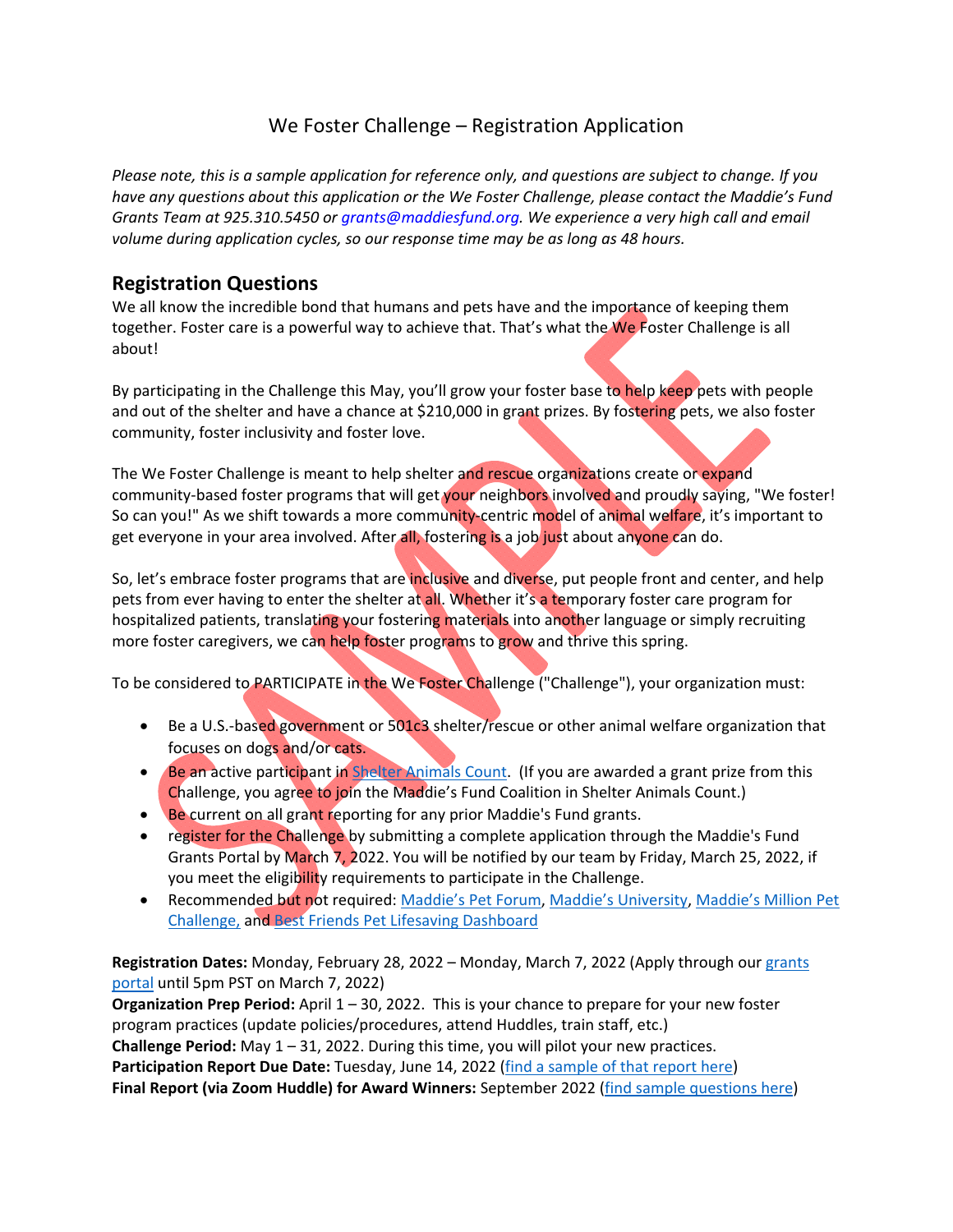Once you submit your registration application, you will immediately receive an automated email from Maddie's Fund confirming your application has been submitted. If you do not receive this email, please contact the Maddie's Fund Grants Team at 925.310.5450 or grants@maddiesfund.org as your application may not have been submitted. Applications that are not submitted and left as "In Progress" will not be reviewed and will be deleted 10 days after the close of the registration period. If you have any questions as you're completing this application, please contact Maddie's Fund at 925.310.5450 or grants@maddiesfund.org.

- 1. How many foster volunteers were active in your organization May 1 31, 2021?
- 2. How many animals were in your foster program May 1 31, 2021?
	- a. Dogs:
	- b. Cats:
- 3. How many animals were adopted directly from foster homes (with foster volunteers serving as Adoption Ambassadors) May 1 – 31, 2021?
	- a. Dogs:
	- b. Cats:
- 4. Which of the following practices are you currently using? Select all that apply. (To make your selection(s) below, click on the option in the Available column and then on the Right Arrow to move it to the Chosen column.)
	- a. Foster program and processes/policies are equitable and inclusive of the entire community
	- b. Marketing of foster program is equitable and inclusive of the entire community
	- c. Foster program strives to keep pets and people together
	- d. Foster program supports the community by being inclusive of all dogs and cats in organization's care
	- e. Organization creates partnerships with other community groups
	- f. Other (not listed above)
		- i. If Other, please explain
- 5. Please briefly describe your current foster programs, including how these programs are marketed. (If you do not currently have a foster program, please let us know.) *2,500 character limit*
- 6. Which of the following practices are you planning to implement or expand during the Challenge Period? Select all that apply. (To make your selection(s) below, click on the option in the Available column and then on the Right Arrow to move it to the Chosen column.)
	- a. Foster program and processes/policies are equitable and inclusive of the entire community
	- b. Marketing of foster program is equitable and inclusive of the entire community
	- c. Foster program strives to keep pets and people together
	- d. Foster program supports the community by being inclusive of all dogs and cats in organization's care
	- e. Organization creates partnerships with other community groups
	- f. Other (not listed above)
		- i. If Other, please explain
- 7. Please briefly provide specifics for what practice(s) you will implement or expand during the Challenge period, including your goal(s). *2,500 character limit*
	- a. If you are planning to change or update any of your documents, please upload your current documents here.
- 8. Do you foresee any barriers/challenges to implementing or expanding these practices? How do you plan to overcome these barriers/challenges?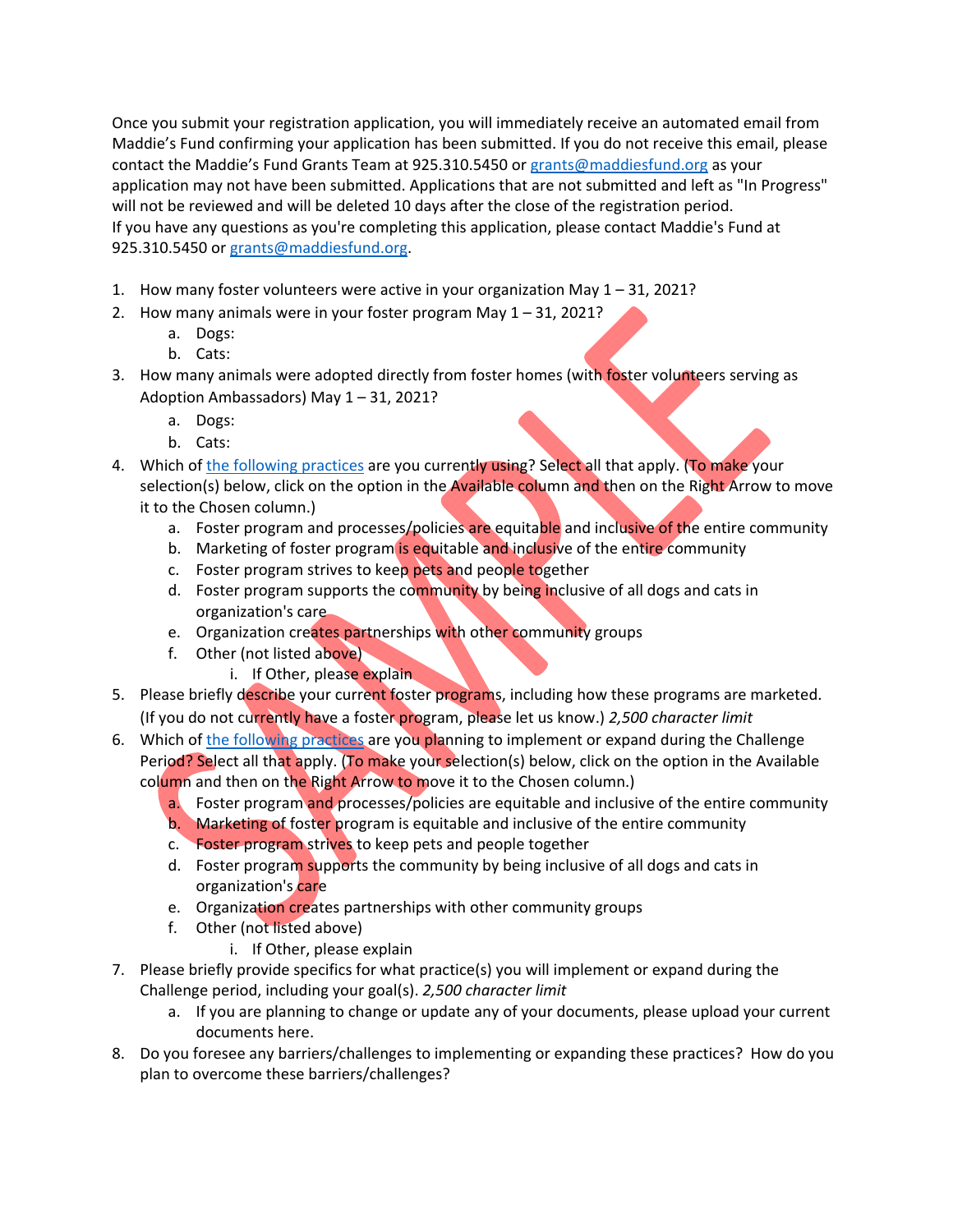## **Organization Information**

Please review your organization's information, make any necessary changes and be sure you fill in each field. The requirements for this grant are that your organization is (1) a U.S.-based government or 501c3 shelter/rescue or other animal welfare organization that focuses on dogs and/or cats (2) an active participant in Shelter Animals Count. Please answer all of the questions below and do not leave any of the fields blank. Incomplete applications may not be reviewed by Maddie's Fund.

Please note, some of our questions have changed. Please review this tab carefully even if you've submitted an application recently.

- Organization Name:
- Legal Name:
- AKA:
- EIN:
- Phone:
- Ext:
- Billing Street:
- Billing City:
- Billing ZIP Code:
- Billing Country:
- U.S. County (Please include the U.S. county in which your organization is located):
- Website:
- Is your organization led by someone who is Black, Indigenous, or a Person of Color (BIPOC)? *Yes/No*
- Do you have at least 25% Black, Indigenous, or Person of Color (BIPOC) representation on your board (or other governing body)? *Yes/No*
- Do you have at least 50% Black, Indigenous, or Person of Color (BIPOC) representation in your organization's leadership? *Yes/No*
- Do you have at least 25% Black, Indigenous, or Person of Color (BIPOC) representation in your organization's staff? *Yes/No*
- Is your organization supporting a BIPOC community? *Yes/No*
- Comments:
- Please provide the web link to where you are publicly sharing your annual animal statistics on your website (on the same page as your lifesaving percentage):
- Please provide the web link to where you are publicly sharing your lifesaving percentage and how you calculated it on your website (on the same page as your annual animal statistics):
- Does anyone in your organization use Maddie's Pet Forum? *Yes/No*
- Has anyone in your organization taken a course in Maddie's University? *Yes/No*
- If applicable, my organization is an active participant in Shelter Animals Count. If this grant is approved, we agree to join the Maddie's Fund Coalition in Shelter Animals Count. *Yes/No*
	- o If no, please explain:
- If applicable, my organization is an active participant in Million Cat Challenge. *Yes/No* o If no, please explain:
- Are you providing data to the Best Friends Pet Lifesaving Dashboard? *Yes/No*
	- o If no, please explain: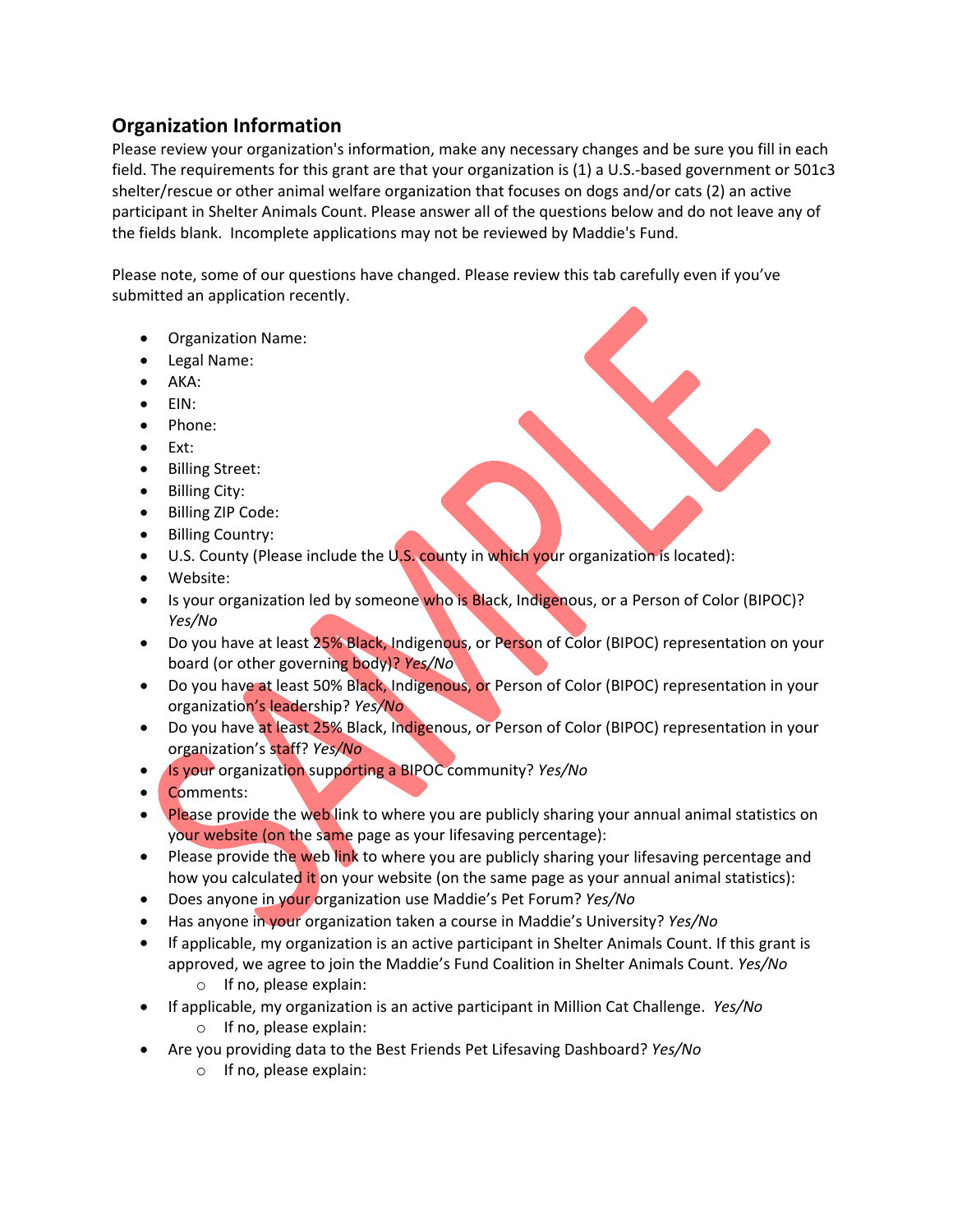- $\circ$  Would you be willing to provide your data to the Best Friends Pet Lifesaving Dashboard if Maddie's Fund made that a grant requirement? *Yes/No*
- For animals that you bring into your care (shelter or foster), what is your annual dog intake?
- For animals that you bring into your care (shelter or foster), what is your annual cat intake?
- If applicable, how many dogs per year do you help in your community (owned pets)?
- If applicable, how many dogs per year do you help in your community (owned pets)?
- Organization Type:
	- o *College/University*
	- o *Government Animal Services*
	- o *National Animal Welfare Non‐Profit/Foundation*
	- o *Non‐Profit Spay/Neuter Clinic*
	- o *Non‐Profit Veterinary Clinic*
	- o *Other Organization*
	- o *Private Shelter/Rescue Organization with Gov Contract*
	- o *Private Shelter – No Gov Contract*
	- o *Rescue Organization – No Gov Contract*
	- o *Veterinary Medical Association*
	- If "Other Organization", please explain:

## **Staff Information**

Please provide the following information for the applicant.

- Salutation:
- Name:
- Suffix:
- Email:
- Title:
- Phone:

In addition to the applicant, please provide the above information for the following contacts:

- **Head of Organization (required):** this may be your Executive Director, CEO, etc.; the person who will sign the confirmation letter if this grant is awarded. This contact will need to be given portal access to be able to view and/or edit the application.
- **Payment Contact (required):** the person responsible for receiving the check or ACH email notifications if this grant is approved. This person will not need to be given portal access unless they want it. If the grant is approved for \$5,000 or less, a check will be mailed to the Payment Contact's address. If the grant is approved for more than \$5,000, the Payment Contact will receive emails from Bill.com (1) asking for your organization's account information and (2) notification of payment confirmation.
- **Collaborators (optional):** anyone in your organization collaborating on this project with you, aside from the Head of Organization and Payment Contact. This person will need to be granted portal access to be able to view and/or edit the application.

### **Submission Agreement**

My organization is current on all grant reporting requirements for any previous Maddie's Fund grants or has never received a grant from Maddie's Fund. (Please contact Maddie's Fund at 925.310.5450 or grants@maddiesfund.org if you have any questions about this.)